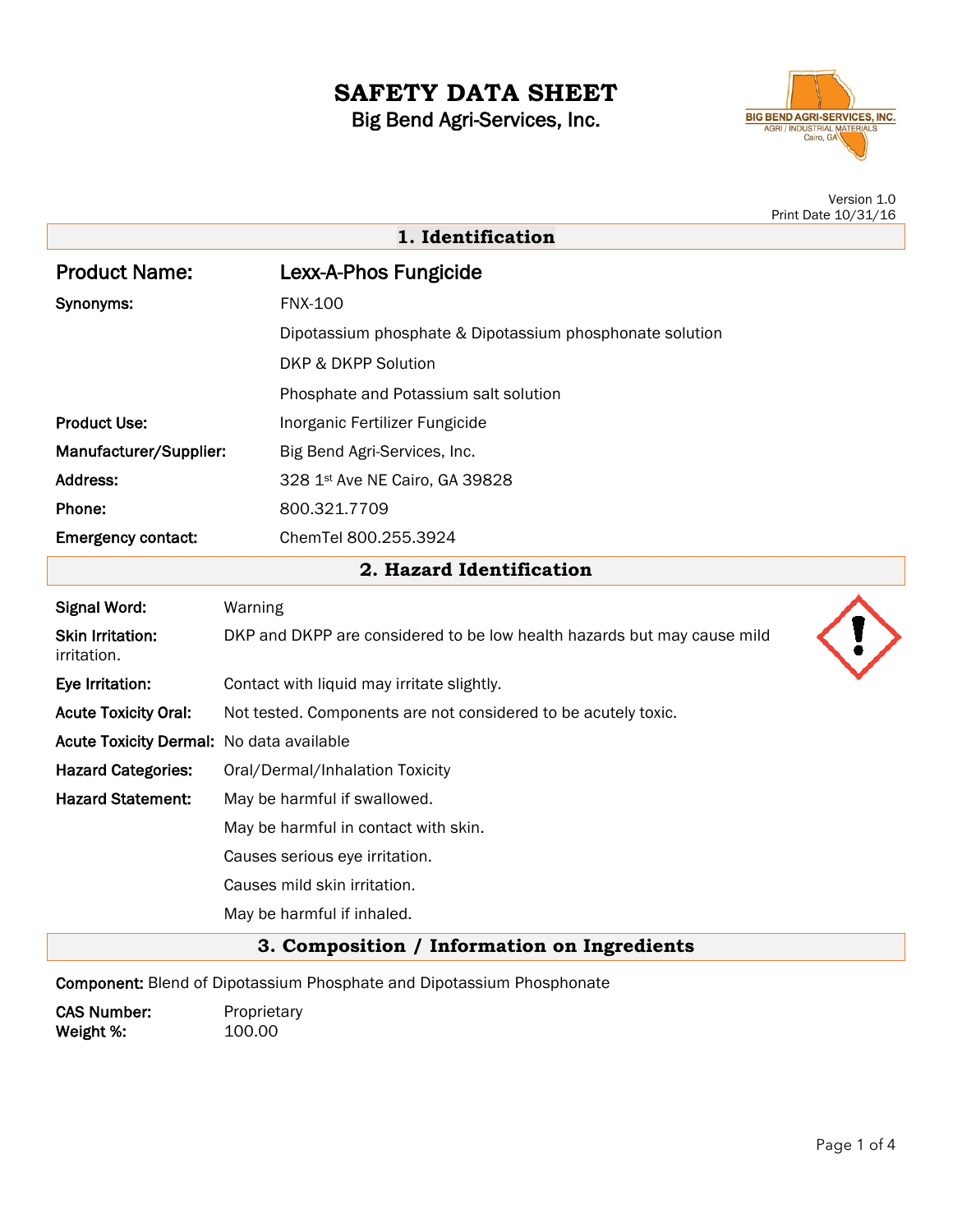## **4. First Aid Measures**

Eye: Rinse cautiously with water for several minutes. Remove contact lenses, if present and easy to do. Continue rinsing. Obtain medical attention if irritation persists.

Skin: Remove contaminated clothing. Wash skin thoroughly with soap and water. Get medical attention if irritation continues.

Inhalation: Move to fresh air. Obtain medical attention if irritation develops.

Ingestion: Drink large volumes of water. Call a physician or poison control center.

Indication of Immediate Medical Attention and Special Treatment Needed: In the event of an adverse response, treatment should be directed toward control of the symptoms and the clinical condition of the patient.

## **5. Fire Fighting Measures**

Extinguishing Media: Non-combustible product. Use extinguishing media for underlying cause of fire.

Specific Hazards Arising from the Chemical: Not applicable.

Special Fire Fight Proc: Not flammable. Use normal firefighting procedures for surroundings.

## **6. Accidental Release Measures**

Personal Precautions: Avoid contact with skin and eyes. Keep unnecessary personnel out of area.

Protective Equipment: Rubber gloves – only if allergic.

Emergency Procedures: Do not contaminate water supplies, lakes, streams, ponds or drains with spilled product.

Methods and Materials for Containment and Cleanup: Contain spill. If uncontaminated, collect and reuse product. If contaminated, absorb on sand or clay and place in a recovery drum for proper disposal.

## **7. Handling and Storage**

Precautions for Safe Handling: Do not contaminate water sources by runoff from cleaning of equipment, disposal of equipment wash water or spray waste. Avoid containers, piping or fittings made of copper-containing alloys or galvanized metals.

Conditions for Safe Storage: Keep out of reach of children. Do not store with food, feed or other material to be used or consumed by humans or animals. Use within 6 months of purchase date. Store unblended in original containers.

#### **8. Exposure Controls / Personal Protection**

TLV/PEL: Not established

Appropriate Engineering Controls: Local exhaust should be sufficient.

Personal Protective Equipment: NIOSH-approved respirator for ammonia gas if mist or spray is present, impervious gloves, splash-proof goggles, impervious apron and footwear. Safety shower and eyewash should be available.

#### **9. Physical and Chemical Properties**

Odor/Appearance: Clear liquid with no apparent odor.

Flash Point, 0F: Not flammable

Boiling Point, 0F: 212 Degrees C.

Solubility in Water: Soluble

Specific Gravity: 1.1-1.5

pH: 6.5-8.1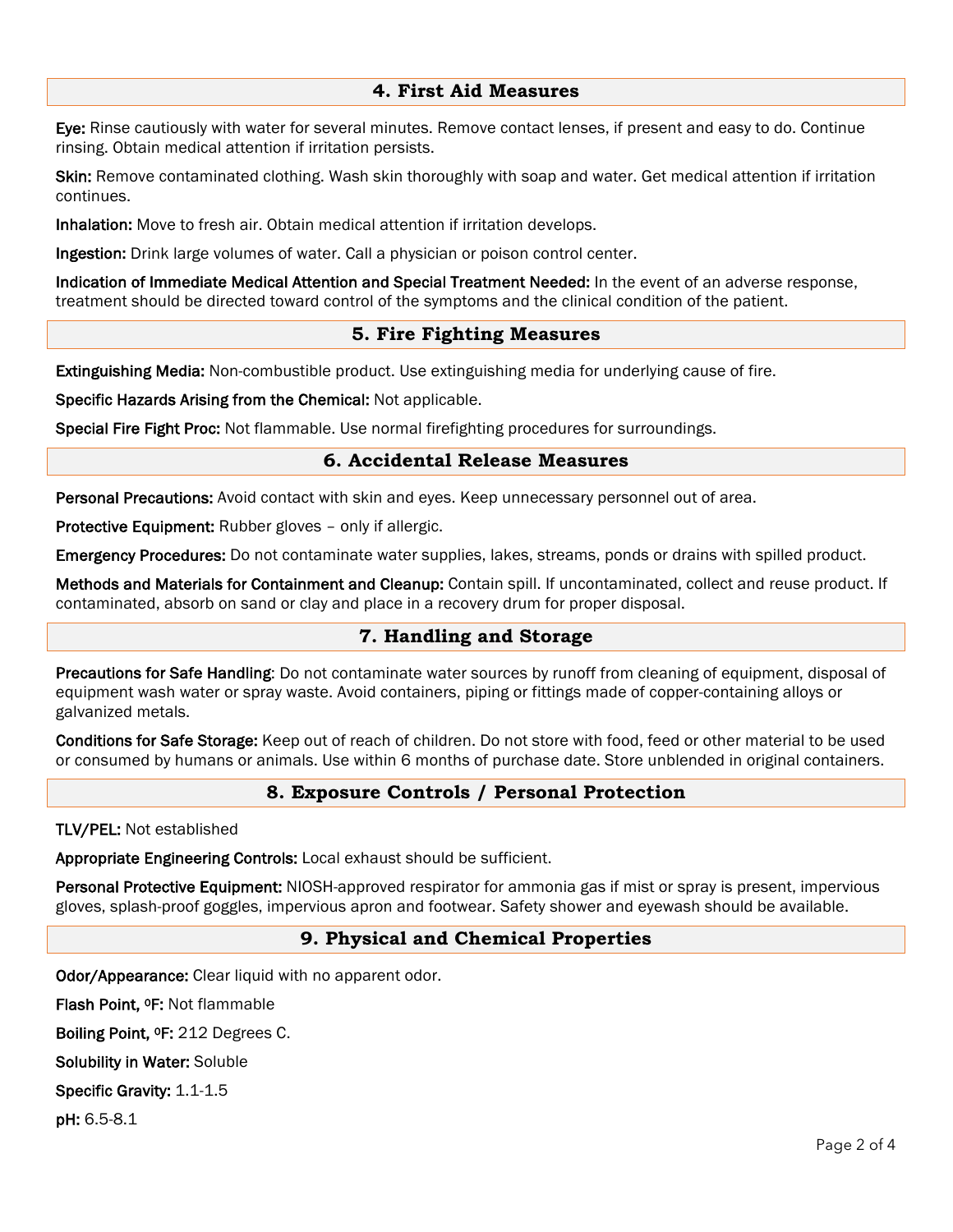## Flammable Limits (approximate volume % in air): Not applicable

Auto-ignition Temperature: Not applicable

Decomposition temperature: No information found

## **10. Stability and Reactivity**

Reactivity: No information found

Chemical Stability: Stable

Hazardous Decomposition Products: None

Hazardous Polymerization: Will not occur

Conditions to Avoid: No known extreme hazards to avoid.

Incompatible Materials: None known

## **11. Toxicological Information**

Acute Toxicity (Oral LD50): No information found

Acute Toxicity (Dermal LD50): No information found

Acute Toxicity Inhalation LC50: No information found

Likely Routes of Exposure: Skin, eyes, inhalation, mouth

Skin Irritation: Prolonged or repeated contact may irritate slightly.

Eye Irritation: Liquid contact may irritate slightly. If mist is formed, it may also irritate slightly.

**Skin Sensitization: No information found** 

Carcinogenic: Not listed by IARC, NTP or OSHA.

Chronic Effects: None currently known.

Other Hazards: None currently known.

## **12. Ecological Information**

Eco-toxicity: No information found

Persistence and Degradability: No information found

Bio-accumulative Potential: No information found

Mobility in Soil: No information found

Other Adverse Effects: May promote eutrophication in waterways if large spills occur.

## **13. Disposal Considerations**

Waste Disposal Method: This material must be disposed of according to Federal, State or Local procedures under the Resource Conservation and Recovery Act.

#### **14. Transport Information**

UN Proper Shipping Name: Not regulated by DOT, IATA or IMDG.

Transport Hazard Class: None

UN Identification Number: None

Packaging Group: None